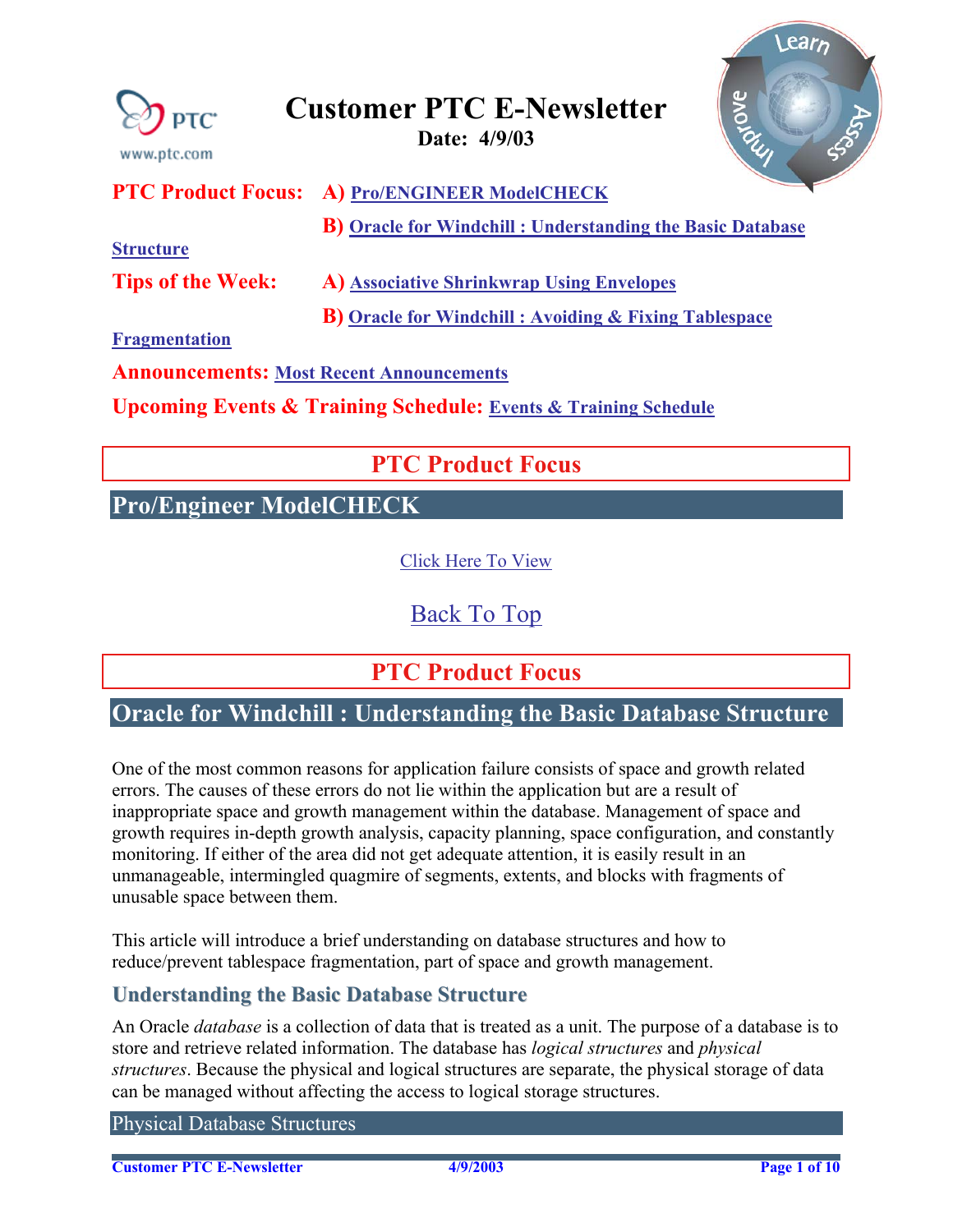The physical structures of an Oracle database include files and blocks.

## **Datafiles**

Every Oracle database has one or more physical *datafiles*. A database's datafiles contain all the database data. The data of logical database structures such as tables and indexes is physically stored in the datafiles allocated for a database.

The characteristics of datafiles are:

- A datafile can be associated with only one database.
- One or more datafiles form a logical unit of database storage called a tablespace.

### **Redo Log Files**

Every Oracle database has a set of two or more *redo log files*. The primary function of the redo log is to record all changes made to data. Should a failure prevent modified data from being permanently written to the datafiles, the changes can be obtained from the redo log and work is never lost.

#### **Control Files**

Every Oracle database has a *control file*. A control file contains entries that specify the physical structure of the database. For example, it contains the following types of information:

- Database name
- Names and locations of datafiles and redo log files
- Time stamp of database creation

#### **Blocks**

From a physical perspective, blocks are literally the building blocks of each file within Oracle database. The size of the block is determined at the time of creation according to the value specified by the initialization parameter DB\_BLOCK\_SIZE. A block is broken up into various components such as header and data.



#### Logical Database Structures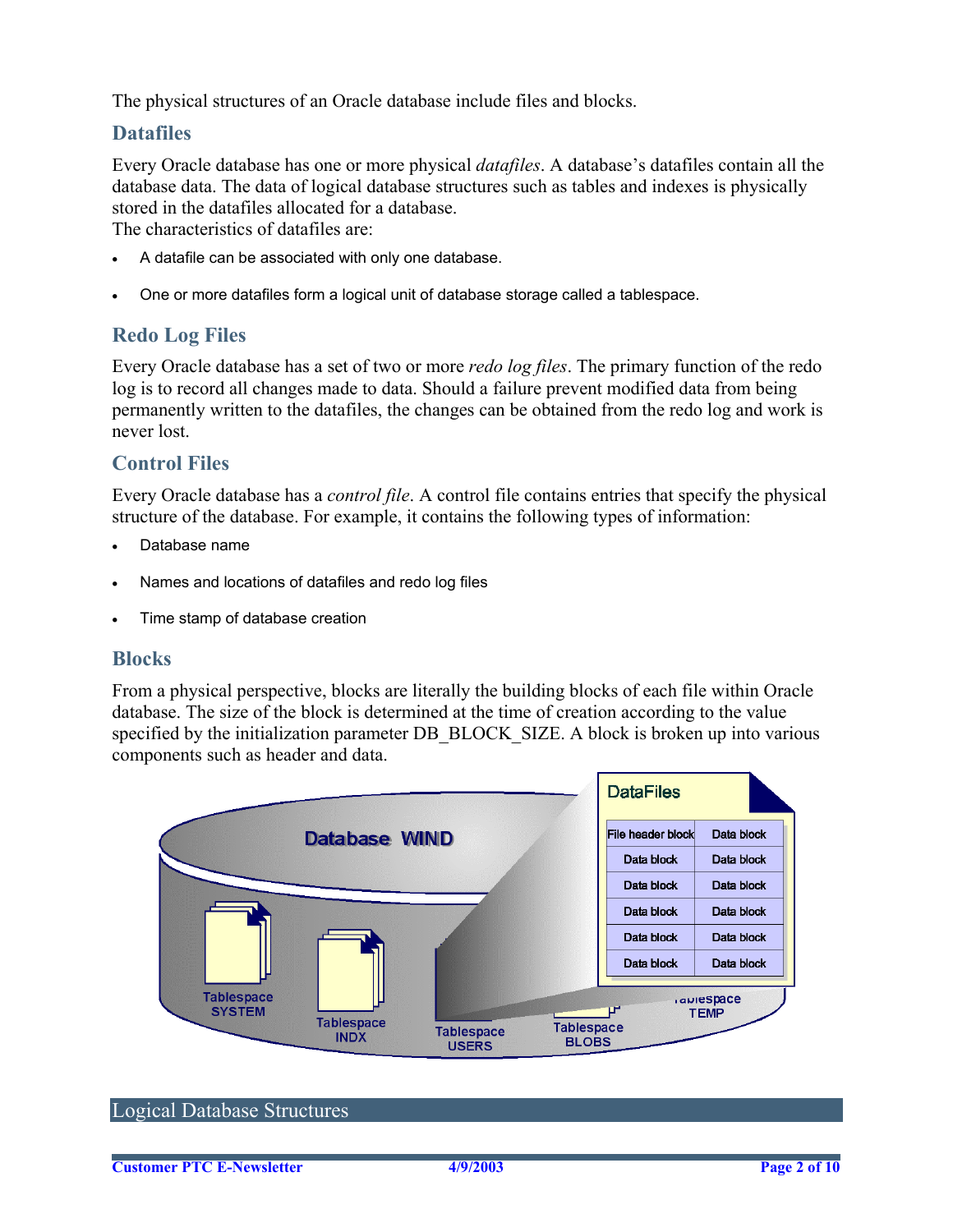The logical structures of an Oracle database include tablespaces, schema objects, data blocks, extents, and segments.

#### **Tablespaces**

A database is divided into logical storage units called *tablespaces*, which group related logical structures together.

## **Schema Objects**

A *schema* is a collection of database objects. *Schema objects* are the logical structures that directly refer to the database's data. Schema objects include such structures as tables, views, sequences, stored procedures, synonyms, indexes, clusters, and database links.

#### **Data Blocks**

At the finest level of granularity, Oracle database data is stored in *data blocks*. One data block corresponds to a specific number of bytes of physical database space on disk. A data block size is specified for each Oracle database when the database is created. A database uses and allocates free database space in Oracle data blocks.

#### **Extents**

The next level of logical database space is called an extent. An *extent* is a specific number of contiguous data blocks, obtained in a single allocation, and used to store a specific type of information.

#### **Segments**

*Segments* are the actual entities that reside within a tablespace. Each segment is broken up into one or more extents, each comprising a set of contiguous data-blocks. There are several types of segments: data segment, index segment, rollback segment, and temporary segment.

| <b>Database WIND</b>                                             |                     |            |                    |
|------------------------------------------------------------------|---------------------|------------|--------------------|
| Tablespace SYSTEM                                                | <b>Extent</b>       |            |                    |
| Segment<br>Segment                                               | <b>Header block</b> | Data block | Data block         |
| Segment<br><b>Segment</b>                                        | Data block          | Data block | Data block         |
| Tablespace USERS<br>Segment<br>Segr<br>Segment<br><b>ESHIRER</b> | Segment             |            | Segment<br>Segment |

The size and number of extents that the table occupies are determined by the STORAGE parameter defined during its creation.

```
CREATE TABLE WTPartMaster ( 
   defaultUnit VARCHAR2(30) NOT NULL, 
   name VARCHAR2(60) NOT NULL, 
   WTPartNumber VARCHAR2(32) NOT NULL, 
   createStampA2 DATE, 
   modifyStampA2 DATE, 
   classnameA2A2 VARCHAR2(200), 
   idA2A2 NUMBER NOT NULL,
```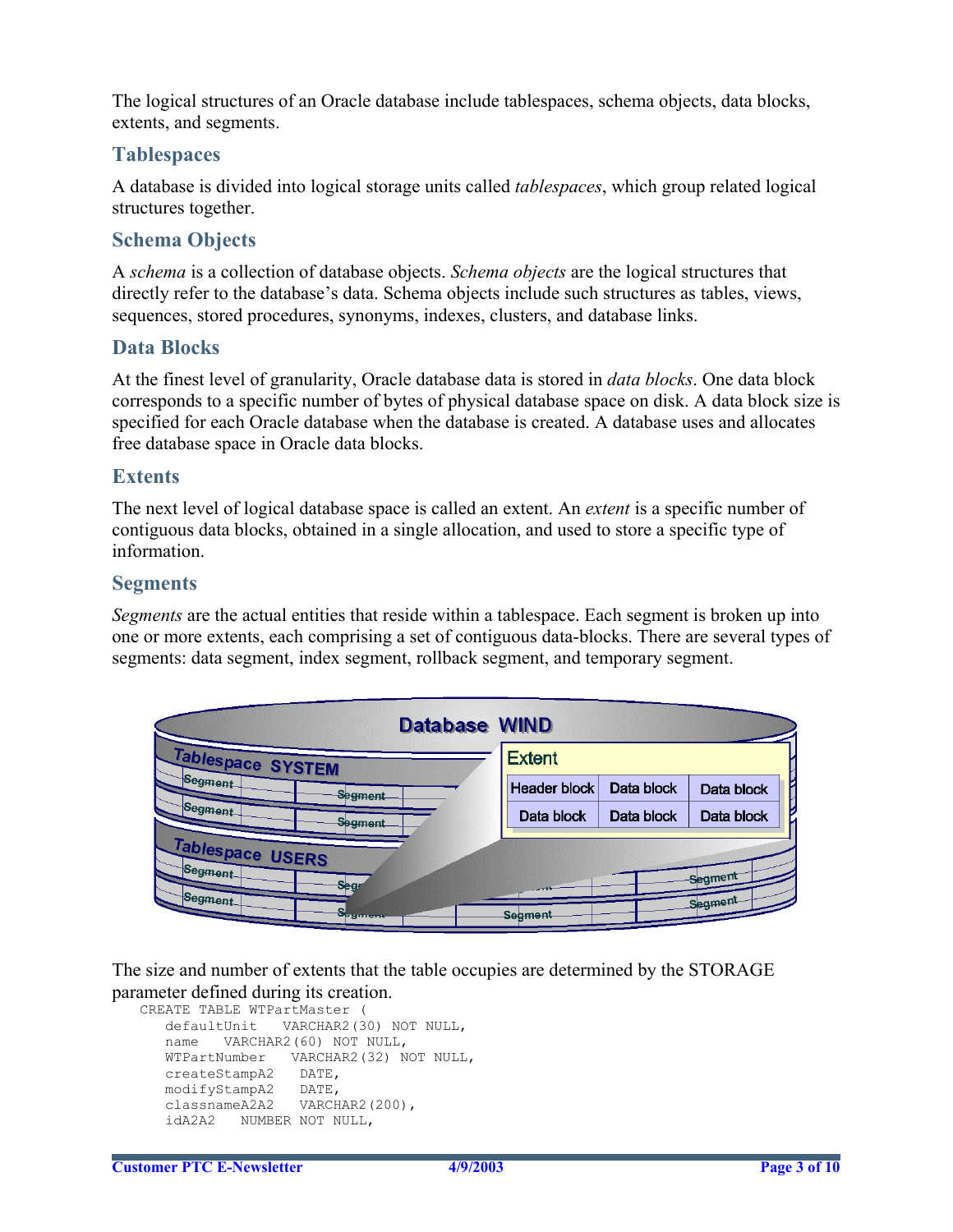```
 updateCountA2 NUMBER, 
   updateStampA2 DATE, 
 CONSTRAINT PK_WTPartMaster PRIMARY KEY (idA2A2)) 
 STORAGE ( INITIAL 1m NEXT 1m PCTINCREASE 0 ) 
ENABLE PRIMARY KEY USING INDEX 
 TABLESPACE indx 
  STORAGE ( INITIAL 1m NEXT 1m PCTINCREASE 0 ) 
/
```
An extent may be considered to be of two types: INITIAL and NEXT. The INITIAL extent is the first extent that is allocated when the table is created. The NEXT extent refers to every subsequent extent that is dynamically allocated for the table to accommodate its growth. When a data segment (e.g. table WTPartMaster) is created in the default tablespace (e.g. USERS), it will acquire at least one extent (other values can be set with MINEXTENTS). This extent will be used to store data until it no longer has any free space available. When additional data is added to the table, the table will extent by obtaining a second extent of the size specified by the NEXT parameter. There is no guarantee that the second extent will be physically contiguous to the first extent.

### **Fragmentation**

Fragmentation refers to a single part or component being broken up into two or more pieces. It occurs when pieces of the database are no longer contiguous. Fragmentation can consist of disk fragmentation or tablespace fragmentation. Both types of fragmentation usually affect performance.

#### Tablespace Fragmentation

Tablespace fragmentation is fairly common in most database, and to a certain degree, it is almost inevitable, unless specific steps are taken to prevent it right from the time of initial database configuration and segment creation. The dropping and creation of segments, which can cause large free areas between segments, cause Tablespace Fragmentation. The free areas result in the inefficient use of space and cause excessive disk seeks over the empty areas. Tablespace fragmentation can also prevent Oracle from taking advantage of multiple block reads.



Tablespace fragmentation can be detected by querying the table DBA\_EXTENTS with the following query:

```
column "Tablespace Name" format A25 
column "Table Name" format A25 
select substr(TABLESPACE NAME, 1, 25) "Tablespace Name",
      BLOCK ID "Block ID",
      BLOCKS "Number of Blocks", 
     substr(SEGMENT_NAME, 1, 25) "Table Name"
from DBA_EXTENTS 
where TABLESPACE NAME = 'USERS'
```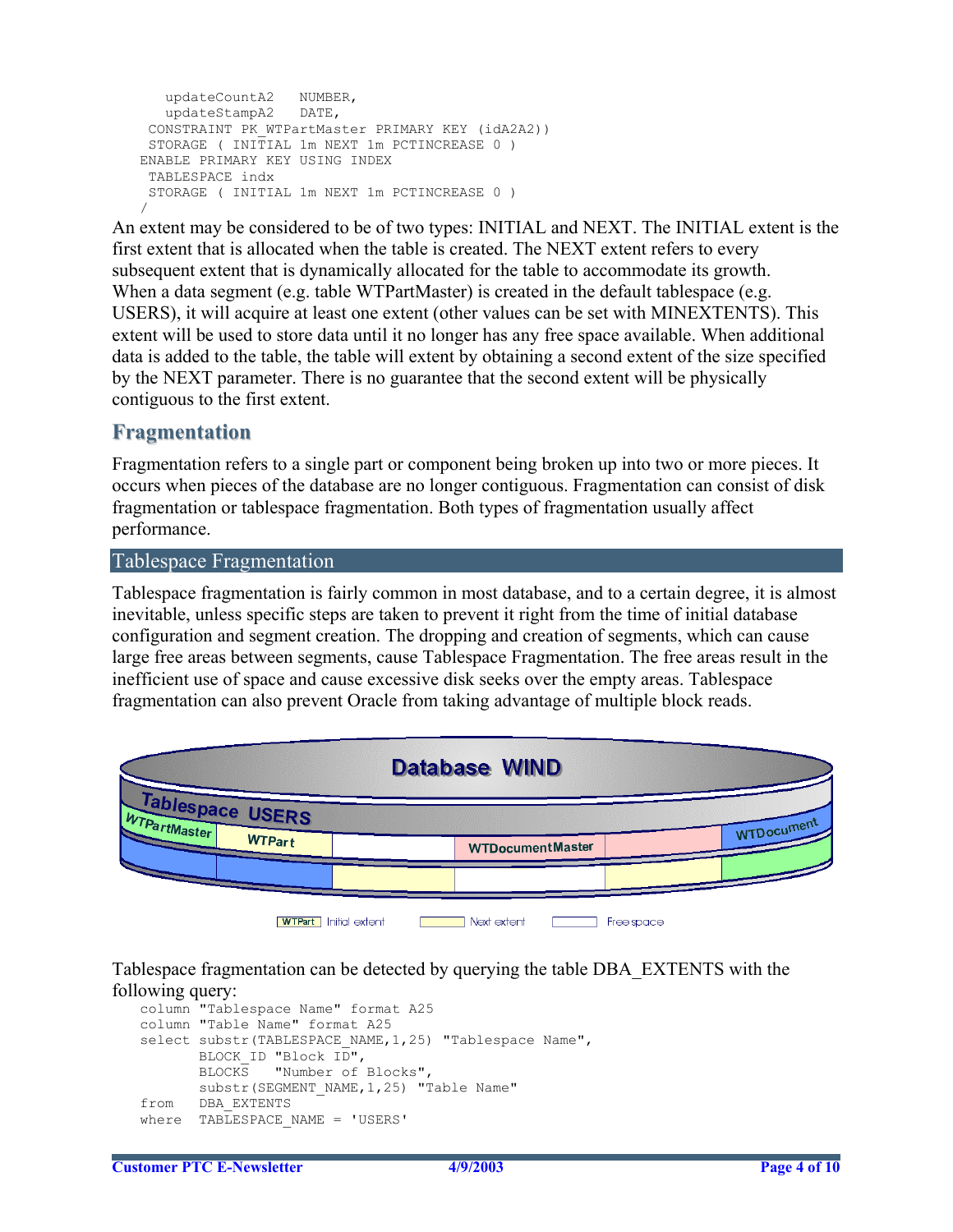order by BLOCK\_ID /

| Tablespace Name Block ID Number of Blocks Table Name |      |                            |  |
|------------------------------------------------------|------|----------------------------|--|
| <b>USERS</b>                                         | 2390 | 10 WTDATEDEFFECTIVITY      |  |
| USERS                                                | 2400 | 65 WTDOCUMENT              |  |
| USERS                                                | 2465 | 2 WTDOCUMENTCONFIGSPEC     |  |
| <b>USERS</b>                                         | 2467 | 2 WTDOCUMENTDEPENDENCYLINK |  |
| <b>USERS</b>                                         | 2469 | 65 WTDOCUMENTMASTER        |  |
| <b>USERS</b>                                         | 2534 | 2 WTDOCUMENTMASTERKEY      |  |
| <b>USERS</b>                                         | 2536 | 2 WTDOCUMENTUSAGELINK      |  |
| <b>USERS</b>                                         | 2538 | 2 WTGROUP                  |  |
| USERS                                                | 2540 | 10 WTINCORPORATIONDATE     |  |
| USERS                                                | 2550 | 2 WTINCREMENTALUPDATE      |  |
| <b>USERS</b>                                         | 2552 | 2 WTLOTEFFECTIVITY         |  |
| USERS                                                | 2554 | 65 WTMARKUP                |  |
| <b>USERS</b>                                         | 2619 | 65 WTPART                  |  |
| <b>USERS</b>                                         | 2684 | 10 WTPARTALTERNATELINK     |  |
| <b>USERS</b>                                         | 2694 | 10 WTPARTCONFIGSPEC        |  |
| USERS                                                | 2704 | 65 WTPARTDESCRIBELINK      |  |
| <b>USERS</b>                                         | 2769 | 70 WTPARTMASTER            |  |
| <b>USERS</b>                                         | 2839 | 65 WTPARTMASTERKEY         |  |
| USERS                                                | 2904 | 70 WTPARTREFERENCELINK     |  |
| USERS                                                | 2974 | 15 WTPARTSUBSTITUTELINK    |  |
| <b>USERS</b>                                         | 2989 | 65 WTPARTUSAGELINK         |  |
| <b>USERS</b>                                         | 3054 | 2 WTPIDESCRIBELINK         |  |
| USERS                                                | 3056 | 2 WTPIREFERENCELINK        |  |
| USERS                                                | 3058 | 15 WTPRODUCT               |  |
| <b>USERS</b>                                         | 3073 | 10 WTPRODUCTCONFIGMASTER   |  |

[Back To Top](#page-0-0)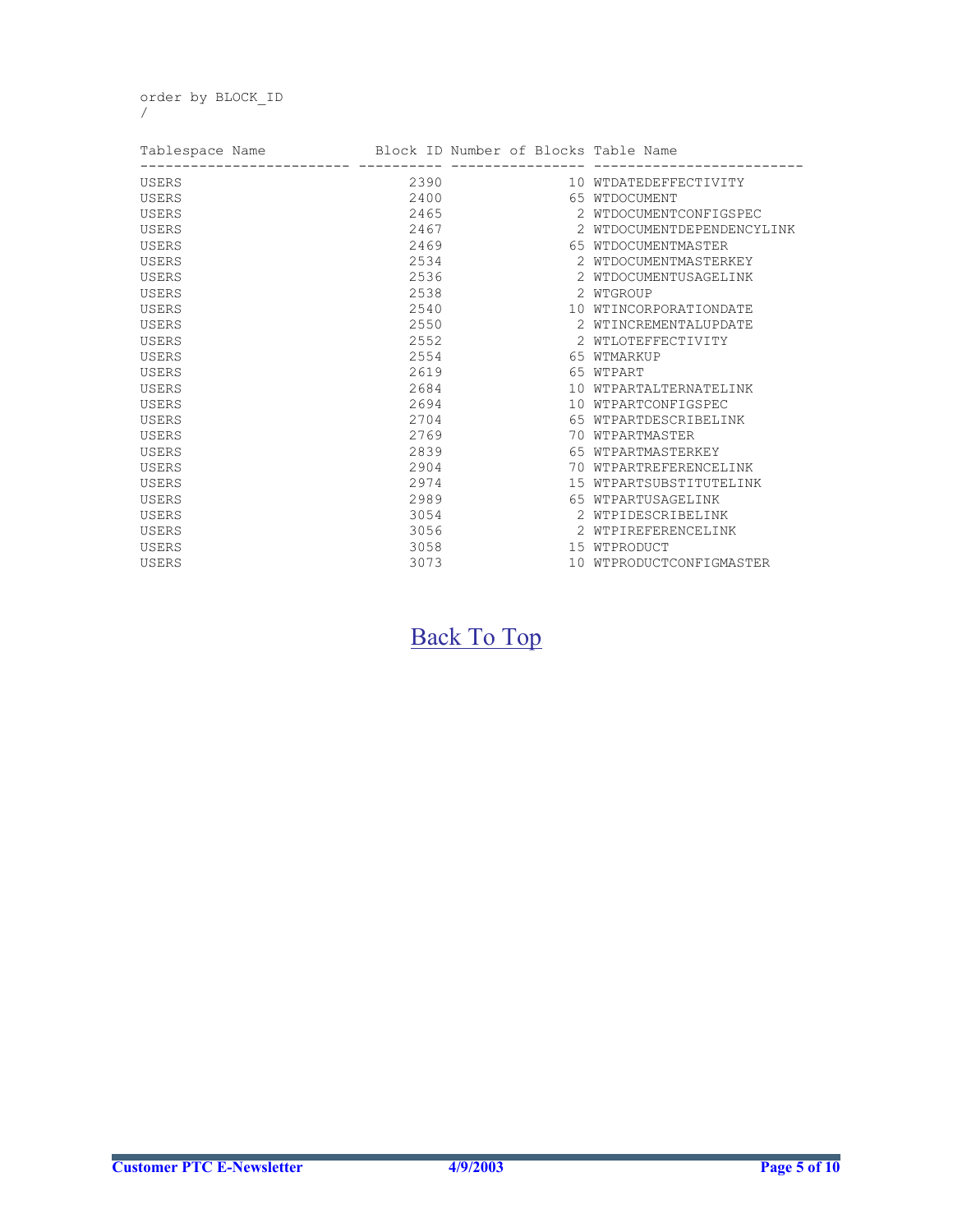**Tips of the Week**

## <span id="page-5-0"></span>**Associative Shrinkwrap Using Envelopes**

[Click Here To View](http://www.ptc-mss.com/Tutorial/Tip_Tech/Customer PTC E-Newsletter 4-9-2003_A.pdf)

[Back To Top](#page-0-0)

**Tips of the Week**

**Oracle for Windchill : Avoiding and Fixing Tablespace Fragmentation** 

## **Avoiding and Fixing Fragmentation**

Fragmentation can appreciably hurt the performance of a database. To avoid and/or fix fragmentation, the followings are recommended:

#### Use the correct table size

Fragmentation occurs because tables extend into multiple extents, records are updated and the blocks, which contain the data, don't have enough room to store the changes. The key to eliminating fragmentation is rebuilding the table or specifying the correct size in the first place. Ensure that the INITIAL and NEXT for each storage clause are multiples of the DB\_BLOCK\_SIZE.

Plan for large and highly access table

There are no limits on the physical size of tables and extents. You can specify the keyword UNLIMITED for MAXEXTENTS, thereby simplifying your planning for large objects, reducing wasted space and fragmentation, and improving space reuse. However, keep in mind that while Oracle allows an unlimited number of extents, when the number of extents in a table grows very large, you may see an impact on performance when performing any operation requiring that table.

If you have such tables in your database, consider the following recommendations:

Separate the table from its indexes.

Place indexes in separate tablespaces from other objects, and on separate disks if possible. If you ever need to drop and re-create an index on a very large table (such as when disabling and enabling a constraint, or re-creating the table), indexes isolated into separate tablespaces can often find contiguous space more easily than those in tablespaces that contain other objects.

• Move large and highly access table to it own tablespace

Create a new tablespace and move the large table from other objects to the new tablespace. If possible, store the tablespace's datafiles on separate disk to reduce I/O contention.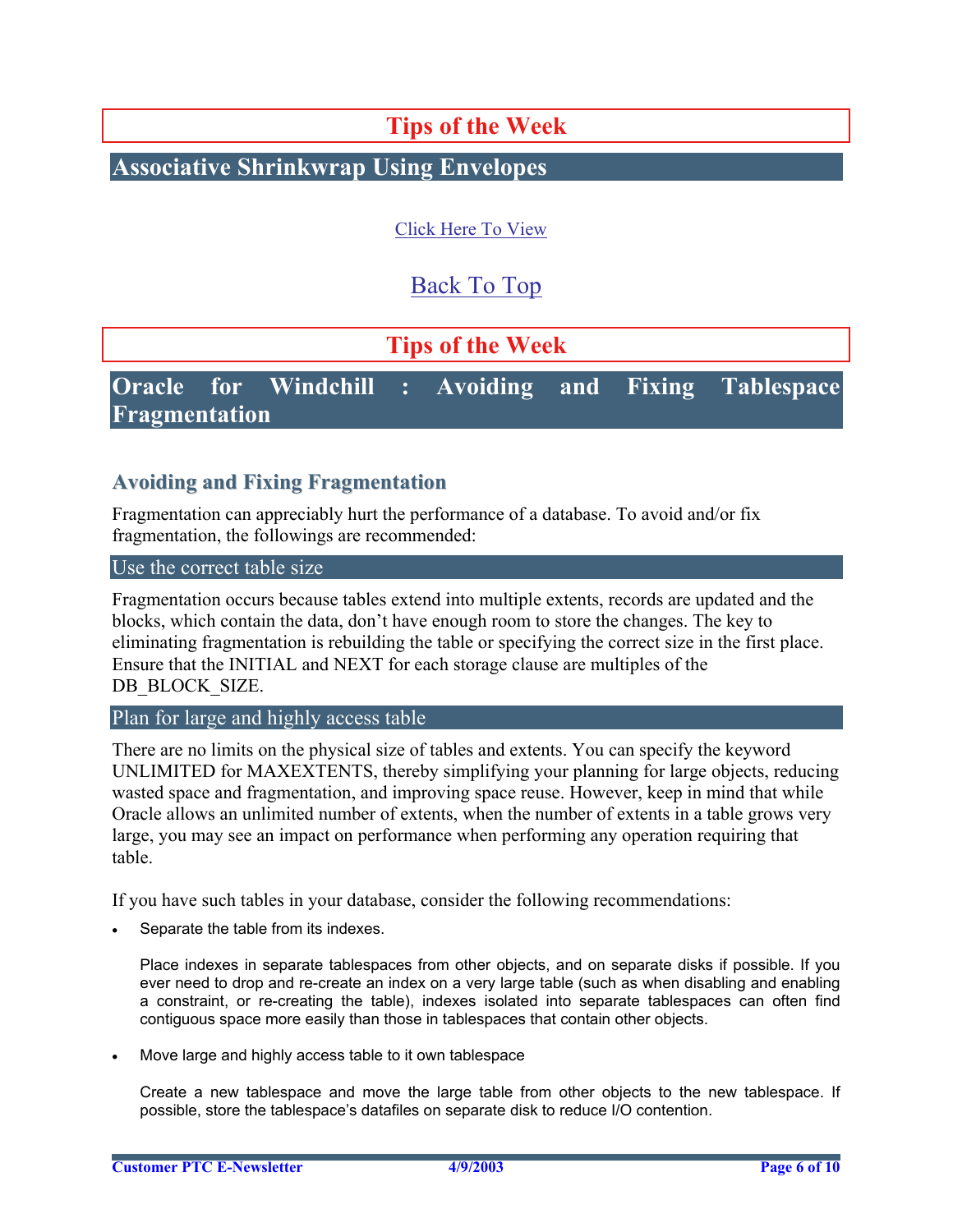#### Use Oracle Export/Import utilities to compress a fragmented table

If a table is fragmented, the easiest way to compress its data into a single extent is to rebuild the table with the proper storage parameters. Since the INITIAL parameter cannot be changed after the table has been created, a new table must be created with the correct storage parameters.

Before dropping the old table, insert the data from the old table into the new table.

This process can be automated via the Export/Import utilities. The table can be exported with option COMPRESS=Y. This option will cause Export, when reading the table, to determine the total amount of space allocation to that table. It will then write to the export dump file a new INITIAL storage parameter, equivalent to the total of the allocated space, for the table. The following is an example of Export command for table WTPart:

```
exp wind/wind file=wtpart.dmp compress=Y grants=Y indexes=Y
```
After drooping the table, Import can be used to re-create the table and import the data, and then its data should all fit in the new, larger initial extent. Here is an example of Import command:

imp wind/wind file=wtpart.dmp commit=Y full=Y buffer=64000

The option COMMIT=Y is used to minimize the rollback are needed by committing during the table import. The buffer is also set higher to increase the speed of the import.

Note this technique is best for medium size table. For very large size of table, it will be discussed in another article.

#### Increase the size of the next extent

When you do not have time or space to rebuild the table, you can alter the table's storage by increasing the size of the next extent to prevent further fragmentation.

## **Conclusion**

To avoid and/or fix the fragmentation, the followings should be kept in mind:

- Build the correct table and index sizes to avoid fragmentation.
- Use standardized storage clauses for each segment-type to reduce fragmentation and use of space more optimally.
- Create a new tablespace for large and highly access table.
- Separate table from its indexes.
- Defragment the data by exporting, compressing, and then re-importing the table.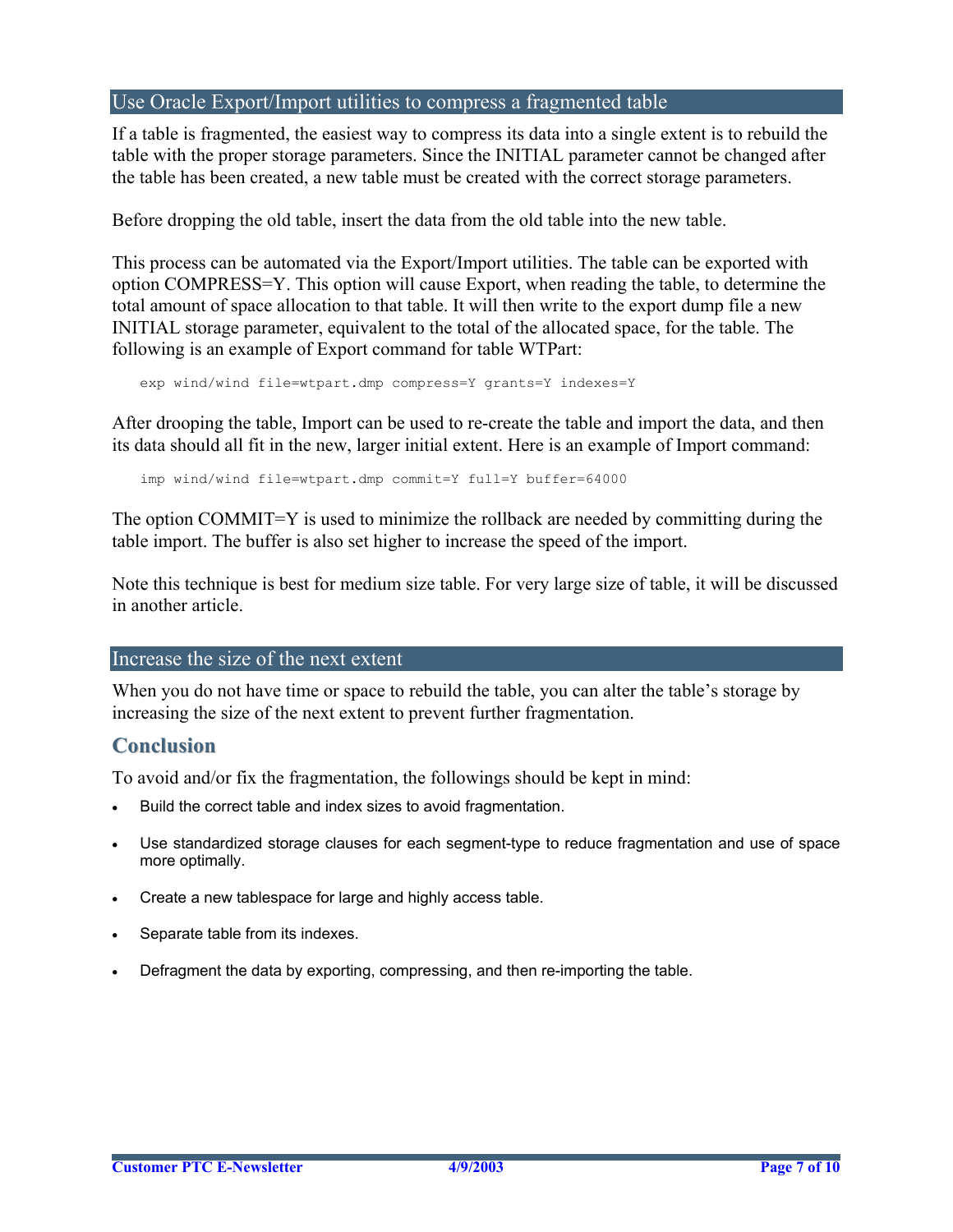<span id="page-7-0"></span>

|                             | <b>Database WIND</b> |  |
|-----------------------------|----------------------|--|
| Tablespace WTPART           |                      |  |
| Tablespace WTPARTMASTER     |                      |  |
|                             |                      |  |
| Tablespace WTDOCUMENT       |                      |  |
| Tablespace WTDOCUMENTMASTER |                      |  |
| Tablespace USERS            |                      |  |
|                             |                      |  |
| Tablespace INDX             |                      |  |
|                             |                      |  |

By eliminating fragmentation, we can reduce excessive I/O and CPU usage, streamlining data accesses. By reducing overhead and unnecessary I/O, we improve system performance.

# [Back To Top](#page-0-0)

## **Announcements**

## Special Hardware offers for customers updating to Pro/ENGINEER Wildfire

[http://www.ptc.com/partners/hardware/current/wildfire\\_tlo.htm](http://www.ptc.com/partners/hardware/current/wildfire_tlo.htm)  <http://www.3dlabs.com/PTC/>

## PTC Sponsored Events

Click below to see PTC sponsored events:

<http://www.ptc.com/company/news/events/index.htm>

Click on the poster to gain access to the Product First Virtual Event resource center!! See the software and pick up a screen-saver or two.

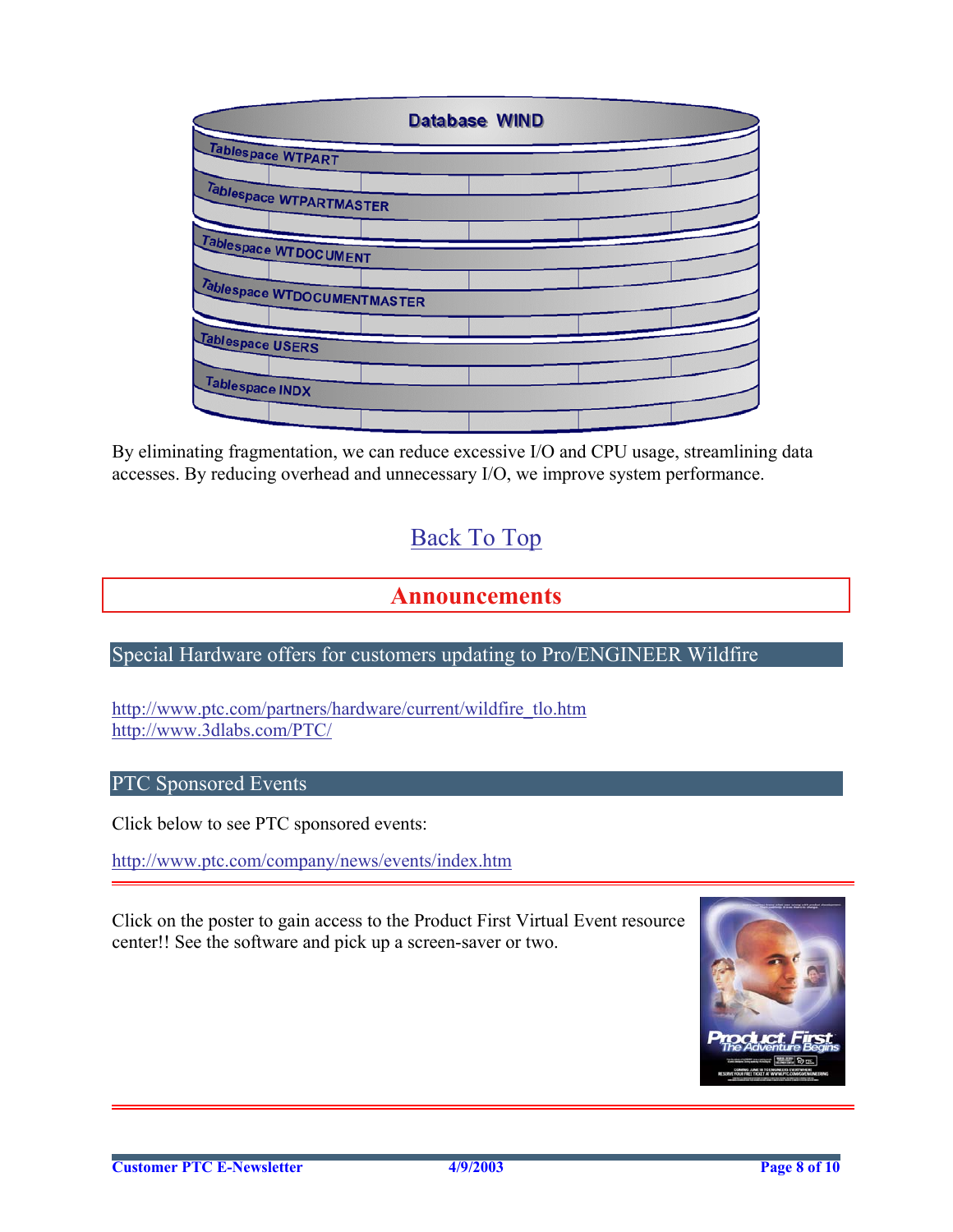## **E-PROFILES IS HERE!!**

We have been eagerly anticipating the debut of the new electronic version of Profiles Magazine and now it is here! This new web site will supplement the print edition of the magazine and will provide new useful features not feasible with paper media. e-Profiles will provide you with 24x7, worldwide access to key information previously available exclusively in the print version. "Tips & Tricks," a popular feature pioneered by Pro/USER, has also moved to the web and will be expanded as the site matures. Future plans include several foreign-language editions of Profiles for our many international readers. Currently, Profiles is printed in English and Japanese.

Please take a few minutes to check out this new web site. We don't think you will be disappointed.

<http://profilesmagazine.com/>

[Back To Top](#page-0-0)